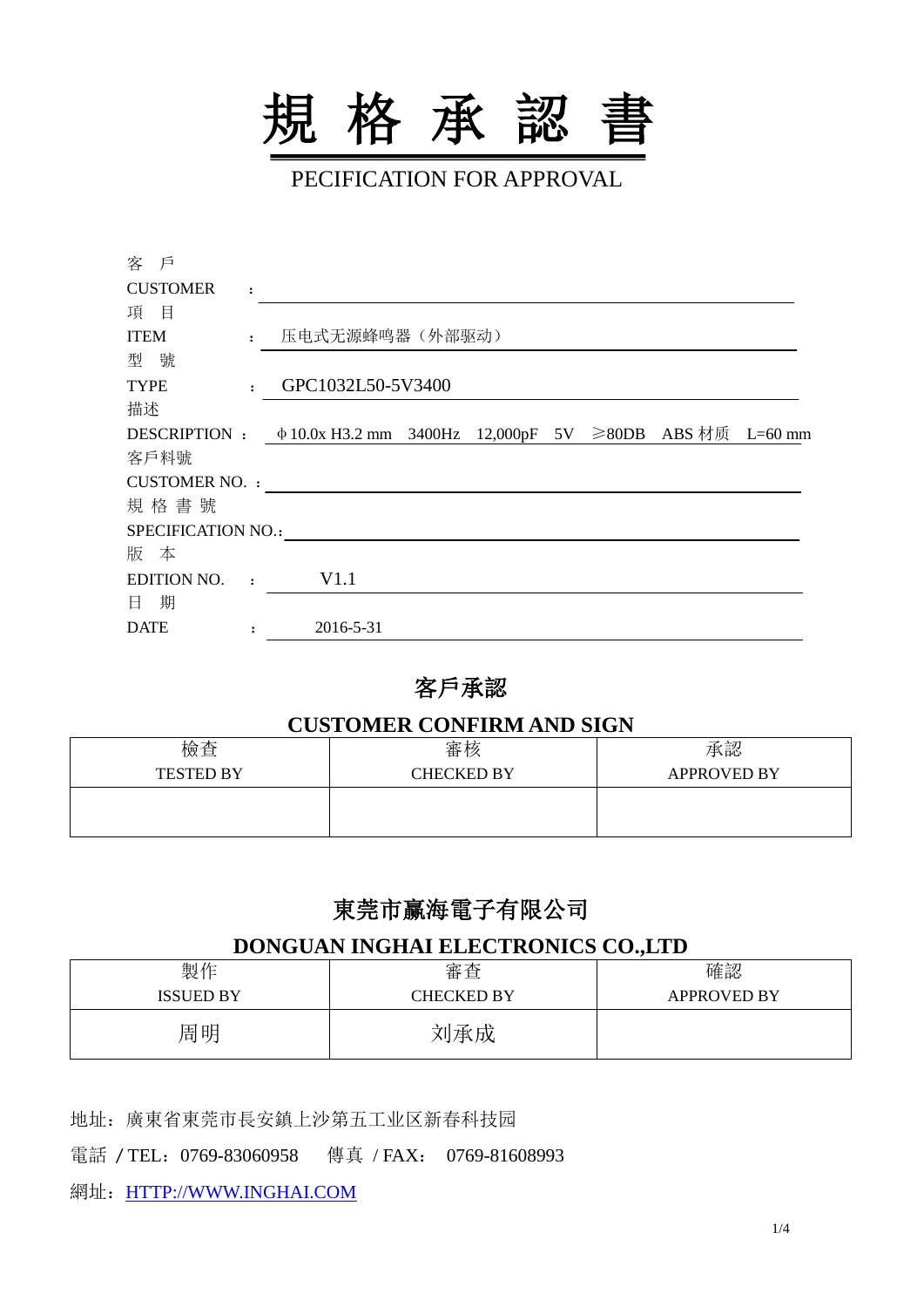# **DONGGUAN INGHAI ELECTRONICS CO.,LTD**

### **Model NO:** GPC1032L50-5V3400

**DIMEMSIONS:** Unit: mm Tolerance:  $\pm 0.5$ 



## **SPECIFICATIONS**

| Model NO                     | GPC1032L60                          |  |  |
|------------------------------|-------------------------------------|--|--|
| <b>Sound Pressure</b>        | Min.80dB at $10cm / 3.4KHZ / 5VP-P$ |  |  |
| <b>Resonant Frequency</b>    | 3400Hz                              |  |  |
| <b>Rated Current</b>         | Max. $3mA$                          |  |  |
| Capacitance at 1KHz          | $12,000pF+30%$                      |  |  |
| Rated Voltage                | $5Vp-p$                             |  |  |
| <b>Operating Voltage</b>     | $1 \sim 30$ Vp-p                    |  |  |
| <b>Operating Temperature</b> | $-20$ °C $\sim +60$ °C              |  |  |
| <b>Storage Temperature</b>   | $-20$ °C $\sim +70$ °C              |  |  |
| Case material and color      | $\triangle$ BS / Black              |  |  |

#### **Measuring condition**

Part shall be measured under a condition (Temperature: 5~35℃, Humidity: 45%~85%R.H., Atmospheric pressure: 860 ~1060hPa) unless the standard condition (Temperature: 25±3℃, Humidity: 60±10%R.H. Atmospheric pressure: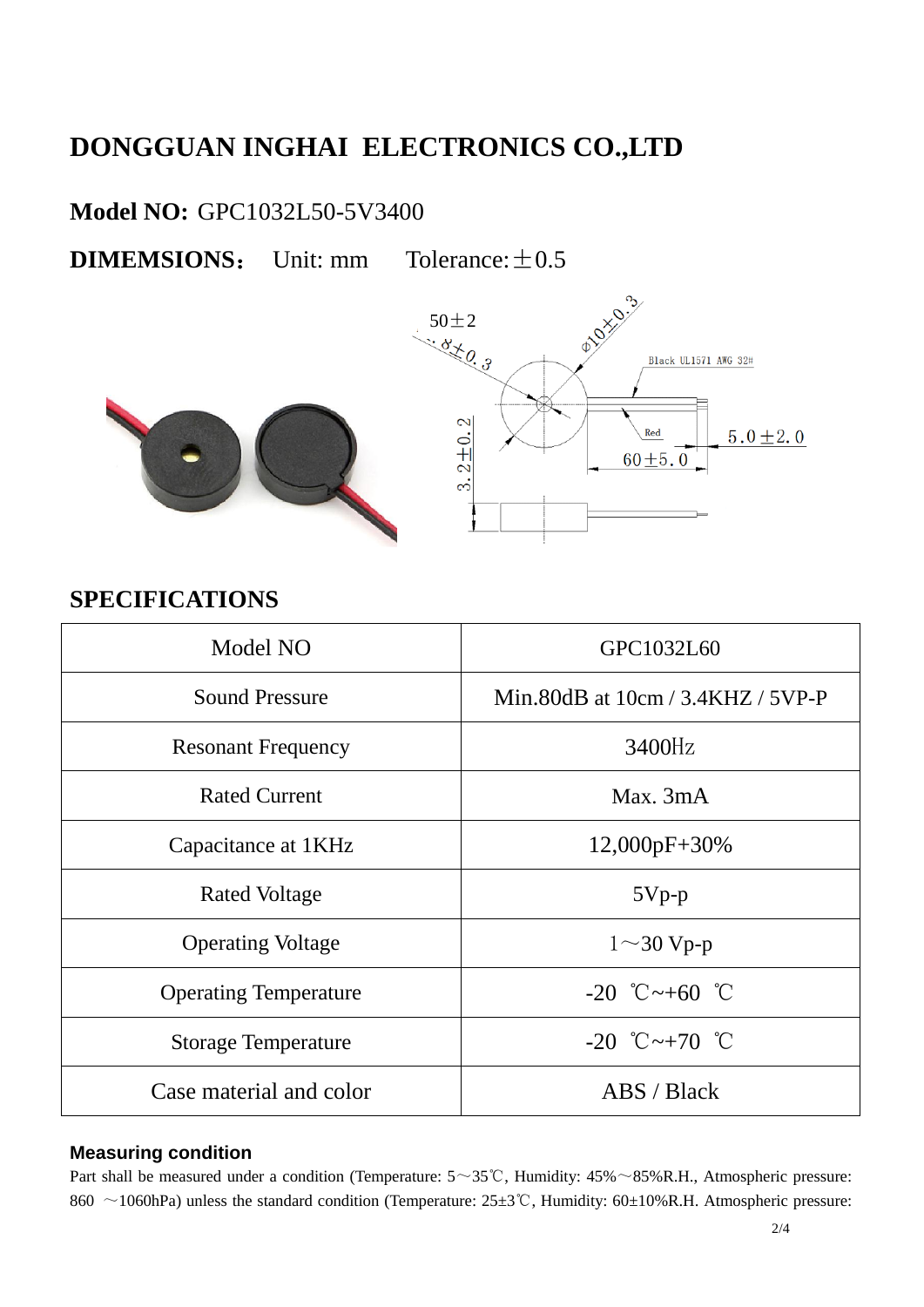860  $\sim$ 1060hPa) is regulated to measure.

### **Acoustic Characteristics:**

The oscillation frequency, current consumption and sound pressure are measured by the measuring instruments shown below



### **In the measuring test, buzzer is placed as follows:**